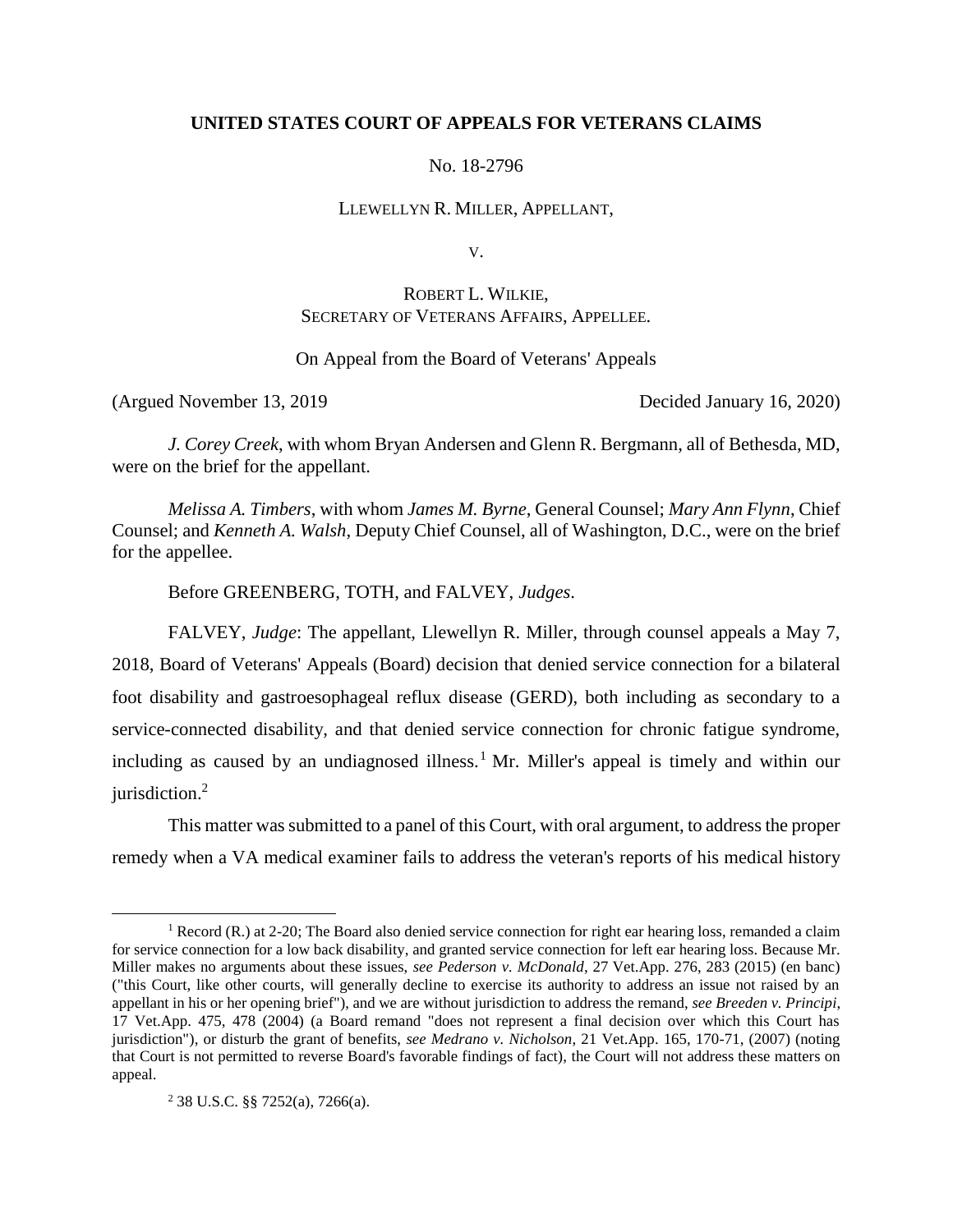and symptoms and the Board does not address the credibility of those statements or otherwise find the veteran not credible. Because we presume that the Board reviewed all relevant evidence and we may review its implicit findings of fact, including implicit credibility determinations, we hold that when the examiner fails to address the veteran's lay evidence, and the Board fails to find the veteran not credible or not competent to offer that lay evidence, the proper remedy is for VA to obtain a new examination.

#### **I. BACKGROUND**

Ordinarily, we would describe the content of a veteran's statements or other evidence such as medical examinations—in detail. But because this matter deals with the proper remedy for when an examiner skips over those statements, the substance of the statements or the exam is not all that relevant to our analysis. It is not what the exams address but what they omit that brings us here. Thus, we focus only on the facts needed to understand how we got here and where Mr. Miller's case will be going.

Mr. Miller served on active duty in the Navy from June 1988 to July 1994.<sup>3</sup> In April 2011, he sought service connection for stiffness in his joints, fatigue, and stomach illness, asserting that these disabilities began in 1993 while he was still in service.<sup>4</sup> In September 2011, he provided more details about his symptoms.<sup>5</sup> He explained when he began experiencing heartburn and indigestion and how he first treated these and other symptoms, including foot problems, with overthe-counter medications. He also asserted that many of his symptoms were caused by his service during the Persian Gulf War.<sup>6</sup>

Thus, in April 2012, a VA examiner evaluated Mr. Miller using the "Gulf War General Medical Examination Disability Benefits Questionnaire" (April 2012 exam) used by VA for claims related to the presumptions available to veterans with qualifying Persian Gulf War service.<sup>7</sup> Following this examination, the regional office (RO) denied his GERD and fatigue claims in a

<sup>3</sup> Record (R.) at 1858.

 $4$  R. at 1849-55.

<sup>&</sup>lt;sup>5</sup> R. at 1787.

<sup>6</sup> *Id.*

<sup>7</sup> R. at 1434-1510; *see also* 38 U.S.C § 1117 (establishing presumptions for veterans with qualifying Persian Gulf War service).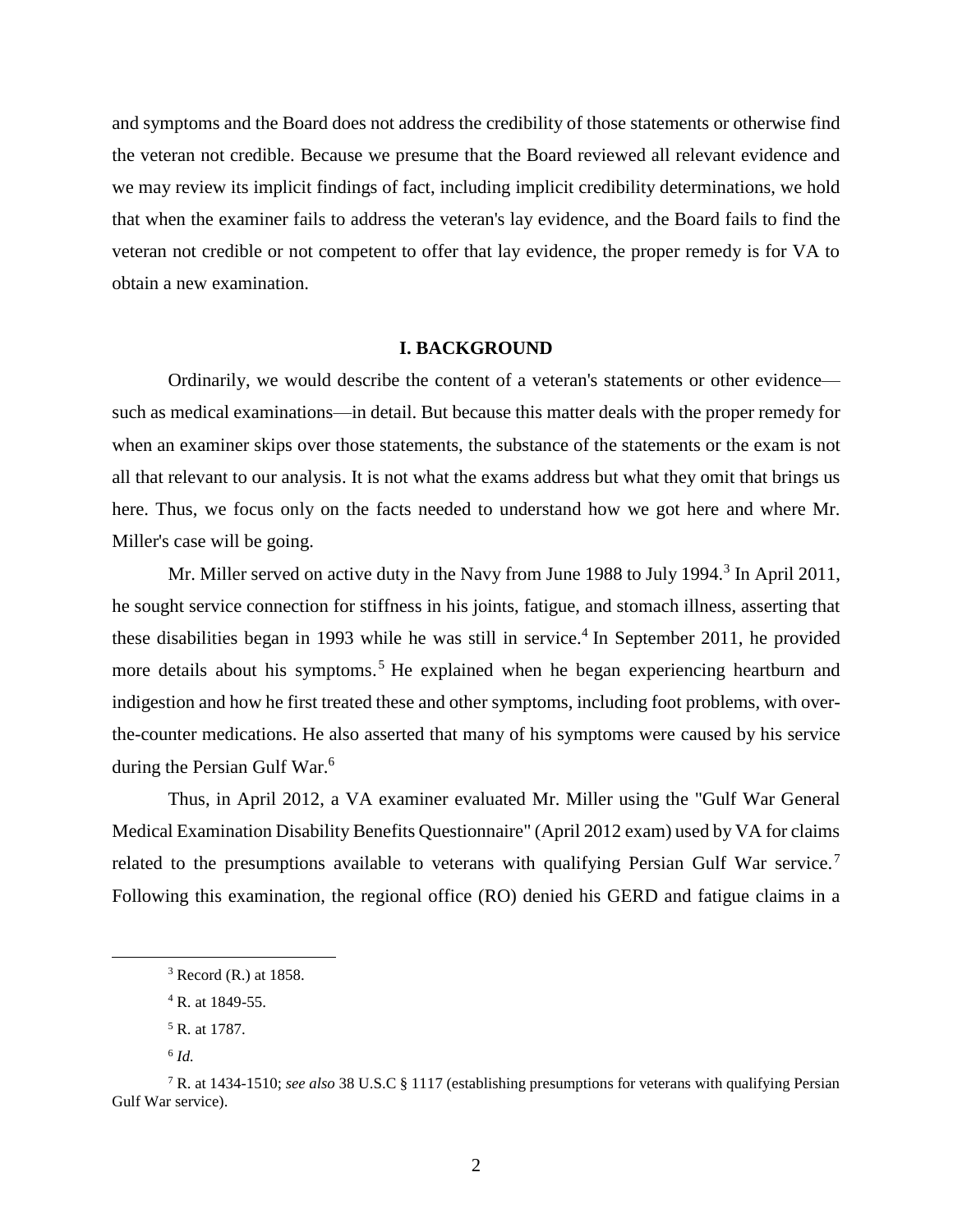June 2012 rating decision.<sup>8</sup> Mr. Miller responded in June 2012 with a Notice of Disagreement and by filing a new claim for a bilateral foot disability.<sup>9</sup> And the RO also denied his claim for a bilateral foot disability.<sup>10</sup>

Eventually, Mr. Miller's claims made it to the Board for the first time. Along the way, he submitted various statements describing the symptoms of his disabilities.<sup>11</sup> In December 2016, the Board remanded his foot, GERD, and fatigue claims,  $^{12}$  leading to a gastrointestinal (GI) examination to address GERD and another medical examination to address his foot claim, both in March 2017.<sup>13</sup>

In addressing GERD, the examiner opined that this disability was unrelated to service because Mr. Miller's in-service GI symptoms had resolved and he was not evaluated for additional GI issues until 2009. As for the bilateral foot disability, the examiner explained that it was unrelated to service because it did not bother him in service. In both opinions, it is inescapable that the examiner did not acknowledge Mr. Miller's statements that he has had foot pain and GI issues since service and that he self-medicated for both problems while in service.

After the March 2017 examinations, Mr. Miller's claims returned to the Board, leading to the decision here on appeal. In that decision, the Board found that VA had satisfied its duty to assist in part, because the VA medical examinations were adequate. Mr. Miller disagrees. He asks us to find all three examinations inadequate and to reverse the Board's finding that VA had satisfied its duty to assist.

#### **II. ANALYSIS**

#### A. Legal Landscape

Before we set out to consider whether Mr. Miller seeks the appropriate relief, we will review what makes an examination adequate and how the Secretary's duty to assist comes into play. The Secretary has a duty to assist claimants in obtaining evidence necessary to substantiate

<sup>8</sup> R. at 1417-22.

 $9$  R. at 1406-7.

<sup>&</sup>lt;sup>10</sup> R. at 1230-35.

<sup>11</sup> *See, e.g.*, R. at 1194 (explaining that his foot disability related to prolonged standing while wearing leather boots).

 $12$  R at 436-55.

<sup>&</sup>lt;sup>13</sup> R. at 329-47.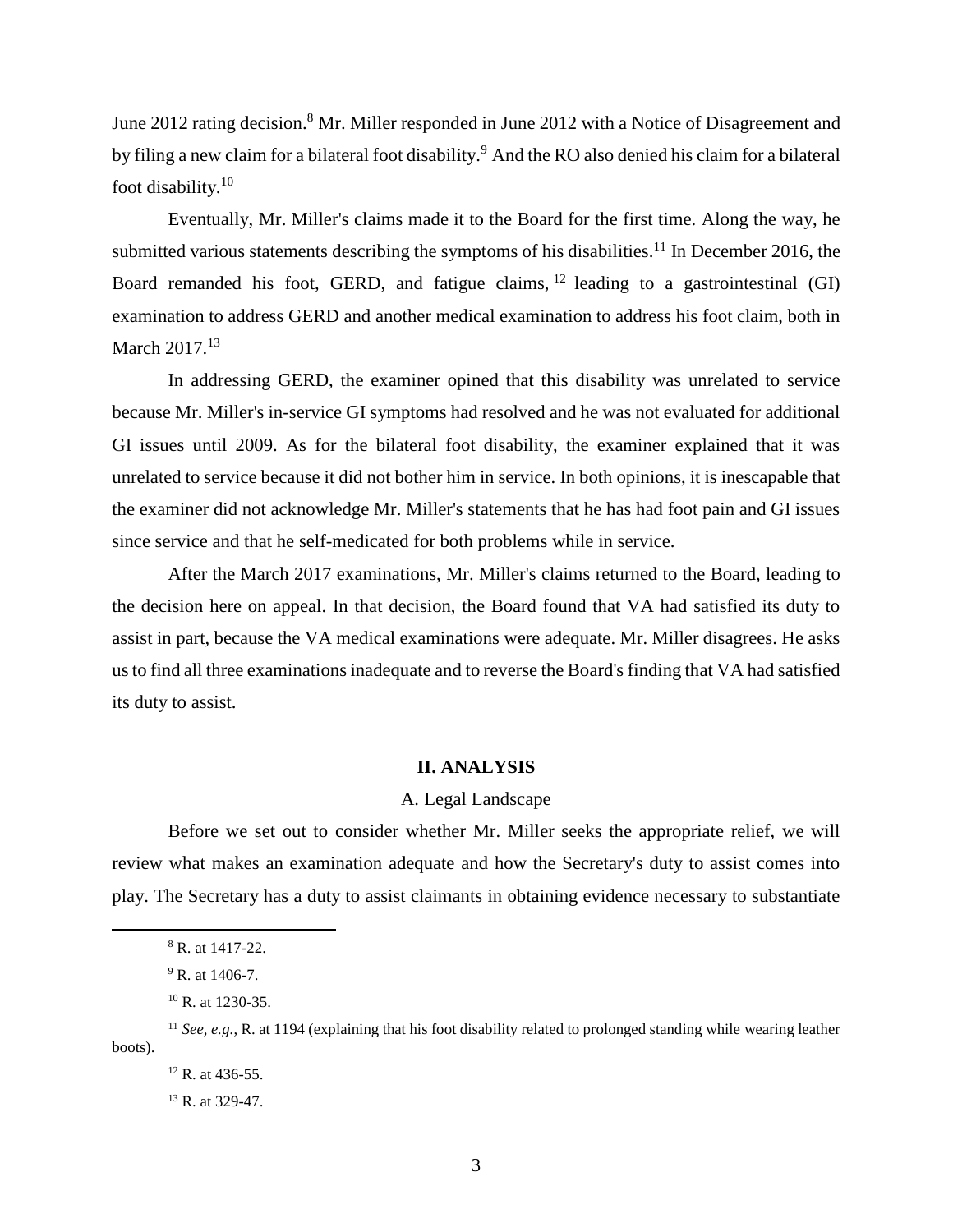their claim for a benefit.<sup>14</sup> Part of this duty to assist requires that the Secretary provide a medical examination or obtain a medical opinion "when such an examination or opinion is necessary to make a decision on the claim."<sup>15</sup> And once the Secretary seeks to provide an examination, he must provide an adequate one or, at a minimum, tell the claimant why one cannot be provided.<sup>16</sup>

As for our review, the adequacy of a medical examination is a finding of fact that we review under the "clearly erroneous" standard.<sup>17</sup> "A finding is 'clearly erroneous' when although there is evidence to support it, the reviewing court on the entire evidence is left with the definite and firm conviction that a mistake has been committed."<sup>18</sup> And "[a]n opinion is adequate where it is based upon consideration of the veteran's prior medical history and examinations and also describes the disability in sufficient detail so that the Board's evaluation of the claimed disability will be a fully informed one."<sup>19</sup>

The bottom line is that "VA medical examiners and private physicians offering medical opinions in veterans benefits cases are nothing more or less than expert witnesses."<sup>20</sup> Thus, their opinions "are adequate when they sufficiently inform the Board of a medical expert's judgment on a medical question and the essential rationale for that opinion."<sup>21</sup> This includes addressing a veteran's reports of symptoms and medical history.

One of our frequently cited cases for this requirement is *Barr v. Nicholson*. <sup>22</sup> In that case, the Board denied service connection for varicose veins because it found that the veteran was not competent to report that his varicose veins had started in service.<sup>23</sup> We held that the Board erred

<sup>14</sup> 38 U.S.C. § 5103A(a)(1).

 $15$  38 U.S.C. § 5103A(d)(1).

<sup>16</sup> *See Daves v. Nicholson*, 21 Vet.App. 46, 52 (2007).

<sup>17</sup> *D'Aries v. Peake*, 22 Vet.App. 97, 104 (2008).

<sup>18</sup> *Gilbert v. Derwinski*, 1 Vet.App. 49, 52 (1990) (quoting *United States v. U.S. Gypsum Co*., 333 U.S. 364, 395 (1948)).

<sup>19</sup> *D'Aries*, 22 Vet.App. at 104.

<sup>20</sup> *Nieves-Rodriguez v. Peake*, 22 Vet.App. 295, 304 (2008).

<sup>21</sup> *Monzingo v. Shinseki*, 26 Vet.App. 97, 105 (2012).

<sup>22</sup> 21 Vet.App. 303, 311 (2007).

<sup>23</sup> *Id*. at 306.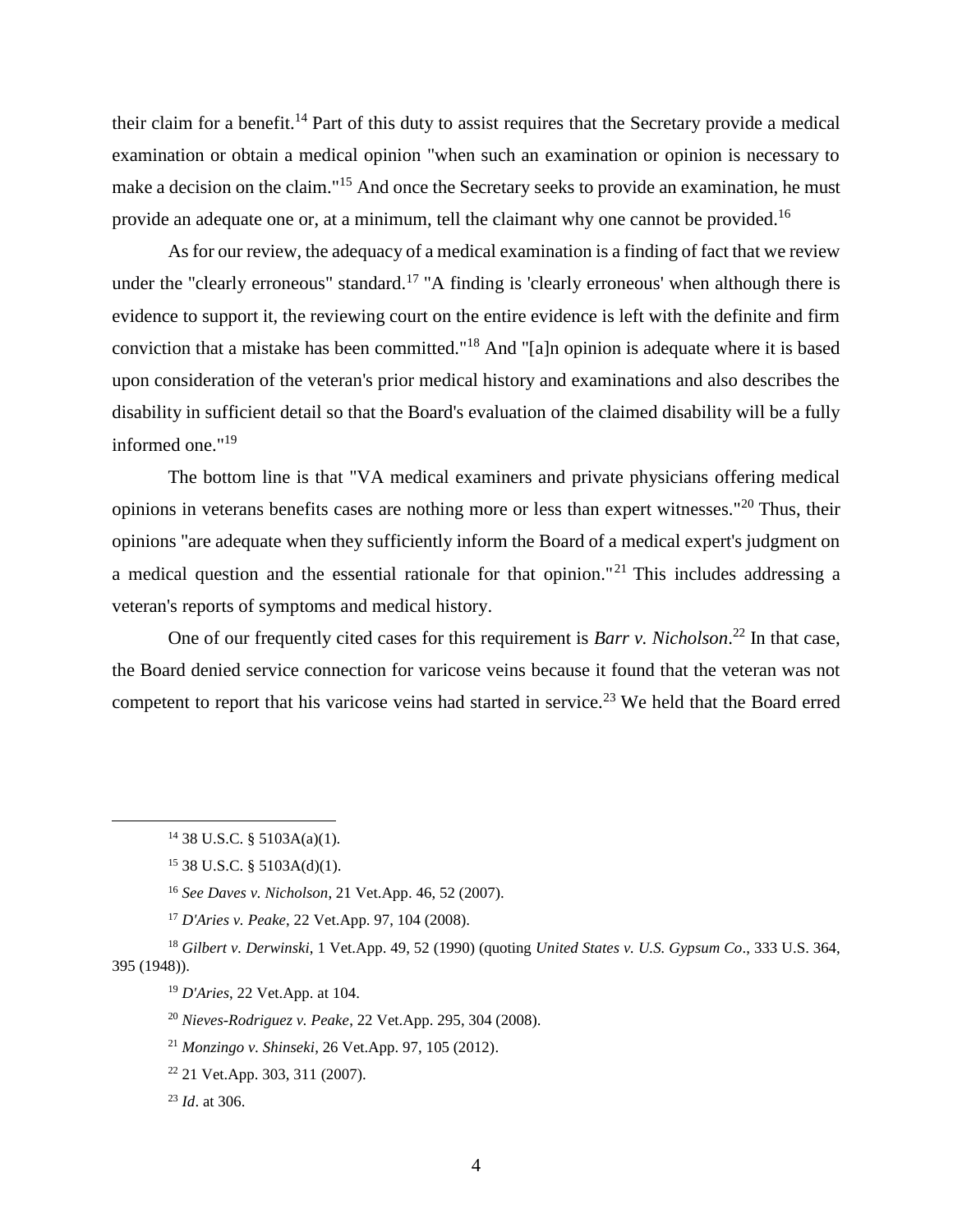and explained why a lay individual could report the onset of varicose veins.<sup>24</sup> But we were not done.

We also addressed the adequacy of a medical examination that the Board relied on to deny that appellant's claim. We found the examination inadequate because the examiner could not access the claimant's medical records and "did not indicate whether he considered Mr. Barr's assertions of continued symptomatology."<sup>25</sup> Despite finding the examination inadequate, we remanded the case to the Board for it to make credibility determinations about the appellant's assertions of his continued varicose vein symptomology.<sup>26</sup> As we noted, credibility was a determination the Board would have reached only after finding the veteran competent to report his symptoms—something it did not do because it erroneously found him not competent to report varicose veins. <sup>27</sup> Further, the credibility determination was particularly warranted in *Barr* because, if his statements were credible, the veteran may have been entitled to service connection under 38 C.F.R. § 3.303(b)—a presumptive theory of service connection.<sup>28</sup> Despite remanding for the Board to address credibility, *Barr* also tied the adequacy of an examination to whether the examiner considers a veteran's reports of symptoms.<sup>29</sup>

We relied on this part of *Barr* in *McKinney v. McDonald* to find a hearing loss examination inadequate. <sup>30</sup> In *McKinney*, besides other claims, VA denied the appellant service connection for bilateral hearing loss.<sup>31</sup> Like in *Barr*, the main question for the Court was not the adequacy of a medical examination. Instead, the focus was on whether hearing loss noted upon entry qualified as a preexisting disability under 38 U.S.C. § 1111.<sup>32</sup> After finding that the Board erred in concluding

<sup>24</sup> *Id*. at 309.

<sup>25</sup> *Id*. at 311.

<sup>26</sup> *Id*. at 312.

<sup>&</sup>lt;sup>27</sup> *Id.* at 308 ("Once evidence is determined to be competent, the Board must determine whether such evidence is also credible.").

<sup>&</sup>lt;sup>28</sup> Since then, the Federal Circuit has clarified that § 3.303(b) applies only to the chronic diseases enumerated in 38 C.F.R. §3.309(a), thus making it inapplicable to varicose veins and limiting parts of *Barr*. *Walker v. Shinseki*, 708 F.3d 1331, 1338 at n. 4 (Fed. Cir. 2013)

<sup>29</sup> *Barr*, 21 Vet.App at 311.

<sup>30</sup> 28 Vet.App. 15, 30 (2016).

<sup>31</sup> *Id*. at 18*.* 

<sup>32</sup> *Id*. at 19.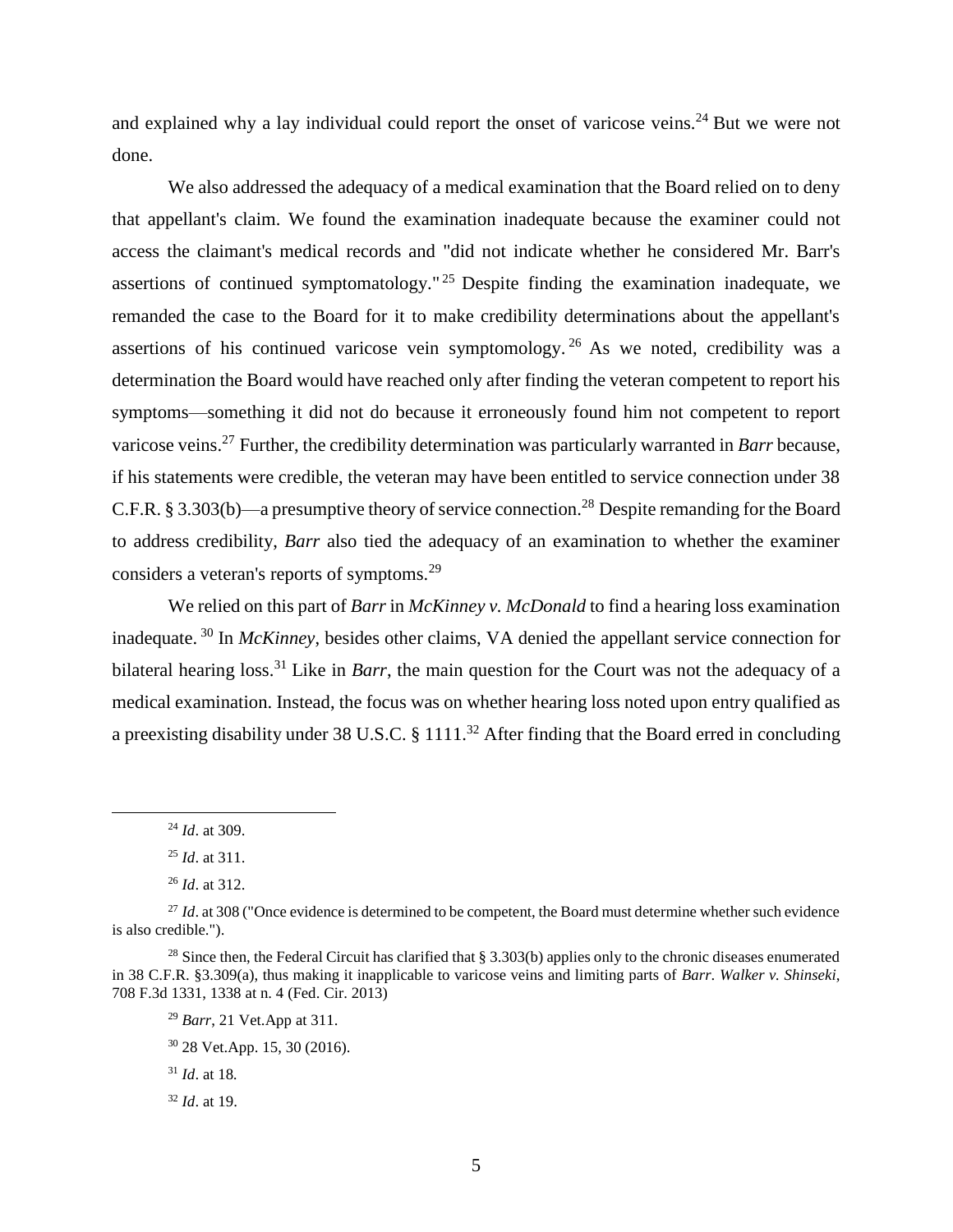that the veteran was not entitled to the presumption of soundness and reversing that determination, we turned to the hearing loss examination.

We found that examination inadequate for two reasons. First, the examiner failed to provide an adequate rationale for why she would have to resort to speculation to render a nexus opinion; and second, the examiner failed to consider the veteran's testimony when formulating her opinion.<sup>33</sup> In recounting the testimony, we noted that "[t]he Board did not make a finding that this testimony was not credible." <sup>34</sup> And then, relying on *Barr* for its "finding that a medical examination that ignores lay assertions regarding continued symptomatology is inadequate because it fails to take into account the veteran's prior medical history," we held that the examination in *McKinney* was likewise inadequate.<sup>35</sup> But, instead of remanding to the Board for a credibility determination, we ordered that the Board obtain a new medical examination.<sup>36</sup> This different remedy gives us the dispute at hand.

#### B. The Parties' Arguments

Although Mr. Miller and the Secretary agree that this matter must be remanded, they don't agree about why. The Secretary says that we should remand because the Board failed to determine Mr. Miller's credibility and to address his lay statements. Mr. Miller says that it wasn't the Board that failed to address his statements, but the VA examiners. He points out that neither the March 2017 foot examination nor the March 2017 GI examination addresses his reports of symptoms. Thus, he argues that, rather than let the Board discuss his credibility, we should reverse its finding that VA satisfied its duty to assist because VA provided inadequate medical examinations and order new medical examinations.

In the end, the Secretary does not dispute that the examinations fail to address testimony from the veteran. That the examinations are inadequate given the veteran's reports is not a contentious issue here. Thus, our opinion does not dissect the legal considerations involved in determining whether an examiner appropriately considered a veteran's statements. Instead, the dispute here is about the remedy—do we remand for credibility-related reasons or bases or do we

<sup>33</sup> *Id*. at 29-30.

<sup>34</sup> *Id*. at 30 n. 14.

<sup>35</sup> *Id*. at 30; *citing Barr*, 21Vet.App. at 310-11.

<sup>36</sup> 28 Vet.App. at 30.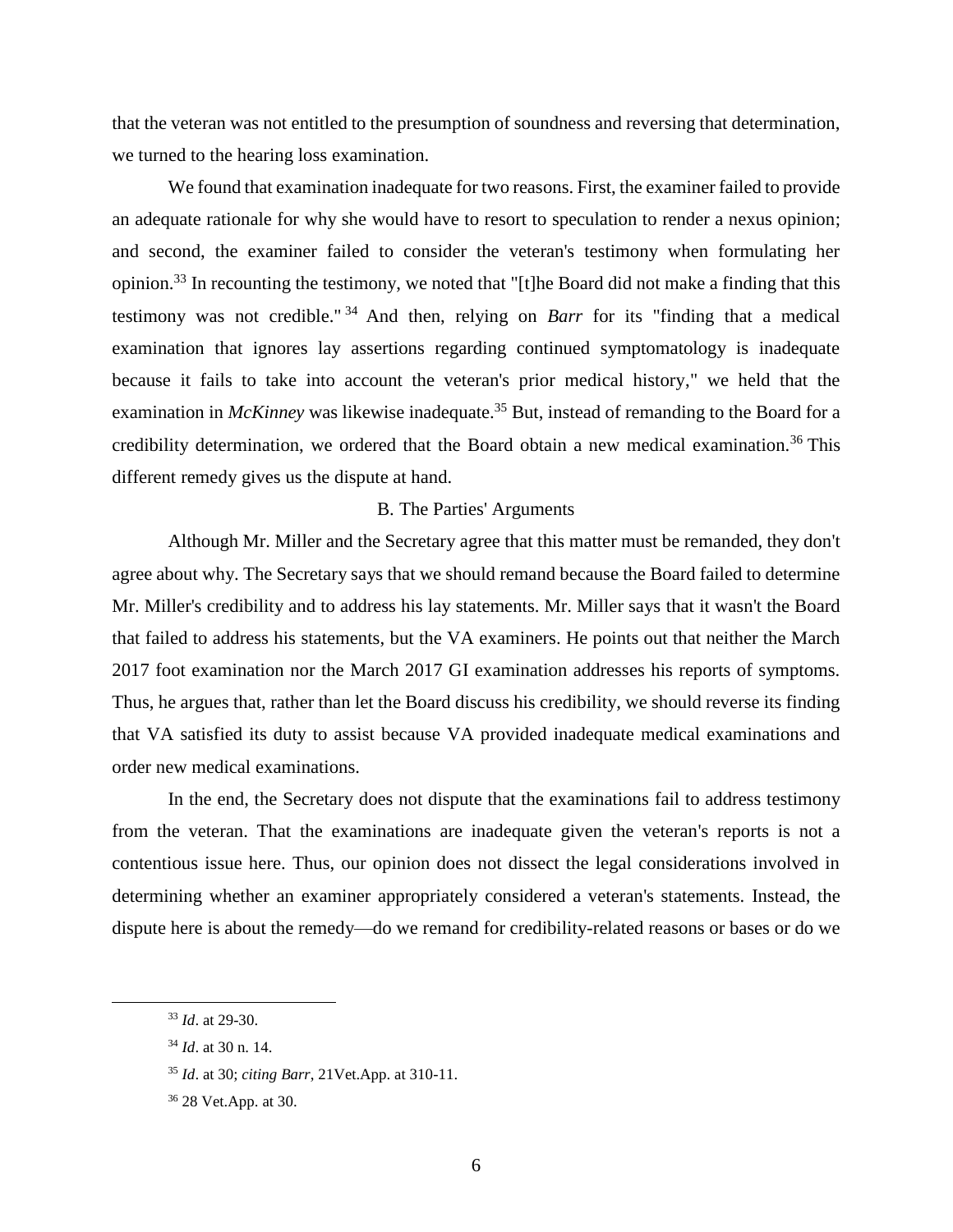reverse and remand for new examinations? To answer this question, we must resolve which of our cases is controlling here, *McKinney v. McDonald*<sup>37</sup> or *Barr v. Nicholson*. 38

This is because the Secretary's argument—that we should remand for a credibility determination—finds support in *Barr,* while Mr. Miller's—that we should reverse the duty to assist determination and remand for new examinations—finds support in *McKinney*. And so, this is how the remedy dispute arises. We have two precedential decisions that, at first blush, appear to support different results. To aid our resolution of this case, we asked the parties to provide supplemental briefing addressing whether there is a conflict between these two cases. Although the parties agree that the two can be reconciled, they remain at odds about the result of this case.

The Secretary argues that the Court should remand for the Board to make an initial credibility determination. Essentially, the Secretary tries to get the same result as in *Barr*. He makes the case that the Board needs to determine whether Mr. Miller is credible before VA gives him an examination. He also advocates for a narrow reading of *McKinney*, one that focuses on our determination that the examination for hearing loss was inadequate because the examiner failed to explain why she would have to resort to speculation to offer a nexus opinion. Finally, he explains that there is no support for the Court to conclude that the Board made an implicit credibility determination and that remanding for a new examination where the Board is silent about credibility would lead to wasted resources, because the examinations would be unnecessary if the Board first finds the veteran not credible.

On the other hand, Mr. Miller maintains, as he did in his opening brief, that *McKinney* is controlling here. He argues that *McKinney* should be read as holding that an examination is inadequate if the examiner fails to consider the veteran's reports of symptoms and that the Court does not need to remand for a credibility determination if there is no indication that the Board found the veteran not credible. Instead, he argues that we may conclude that the Board found the veteran credible, because we presume that the Board reviewed all the evidence but, at the same time, we require that the Board discuss only the relevant evidence. Thus, he reasons that the Board would only be obliged to offer an explanation if it did not find a claimant credible. He further points out that the Secretary's argument—that the Board must first determine credibility—flips the

<sup>37</sup> *Id*.

<sup>38</sup> 21 Vet.App. at 312.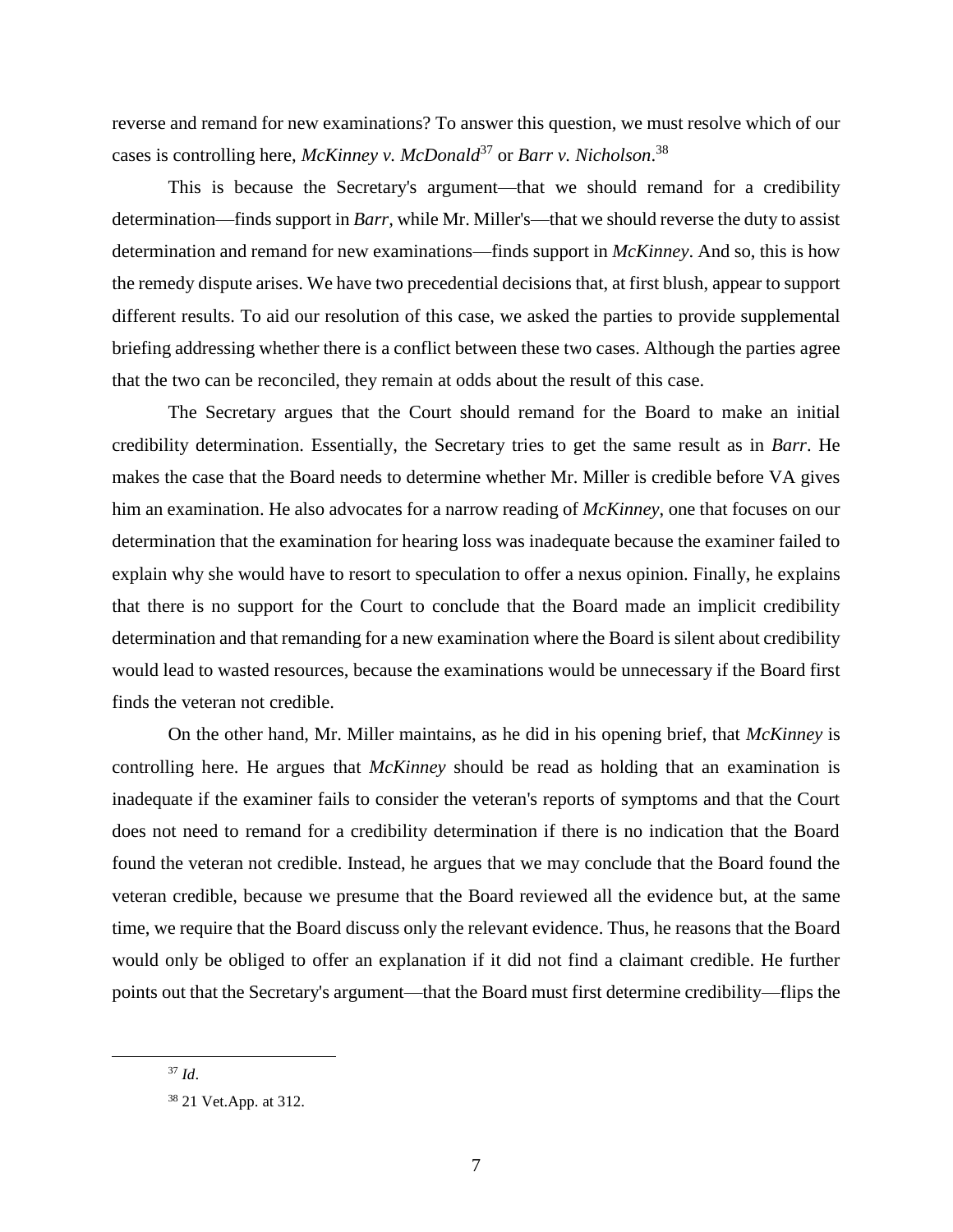system on its head. After all, veterans are examined before they get to the Board. Thus, the duties of the examiner or the adequacy of the examination cannot be controlled by what the Board determines about the veteran's credibility down the line. And, he also asks us to consider that an examiner's opinion about the plausibility of lay contentions could inform the Board's credibility determination, thus further supporting his argument that a new examination should be ordered before the Board tackles credibility.

### C. *Barr* and *McKinney*

With strikingly different views of the law, we start our analysis where we find common ground. There is no question that adequately informing the Board of the veteran's disability while considering prior medical history requires addressing the veteran's lay reports of symptomatology.<sup>39</sup> Thus, a "VA examiner's failure to consider [the veteran's] testimony when formulating her opinion renders that opinion inadequate." <sup>40</sup> This is something that both *Barr* and *McKinney* agree on—an examination is inadequate if the medical professional fails to consider the veteran's own lay reports of symptoms.

That said, the Secretary is mistaken when he reads *Barr* to hold that we must remand for the Board to address the credibility of the veteran's testimony every time the examiner fails to address that testimony in an examination. The central issue in *Barr* was whether the veteran was competent to report that he had varicose veins. Because the Board found he was not competent, it did not reach the issue of his credibility. This is because, it is only "once evidence is determined to be competent, [that] the Board must determine whether such evidence is also credible."<sup>41</sup> And so, when the Board erroneously determined that the veteran was not competent to report his symptoms, it stopped considering the credibility or weight of that evidence. Thus, we remanded for the Board to complete its credibility determination as it related to the Board's analysis of presumptive service connection *and* remanded for VA to provide a new and adequate examination that considered the veteran's lay statements about his continued symptomatology or to explain why it would not provide one.

<sup>39</sup> *See Barr*, 21 Vet.App. at 310-11.

<sup>40</sup> *McKinney*, 28 Vet.App. at 30.

<sup>41</sup> *See Barr*, 21 Vet.App. at 308; *citing Layno v. Brown*, 6 Vet.App. 465 (1994) ("Competency, however, must be distinguished from weight and credibility. The former is a legal concept determining whether testimony may be heard and considered by the trier of fact, while the latter is a factual determination going to the probative value of the evidence to be made after the evidence has been admitted.").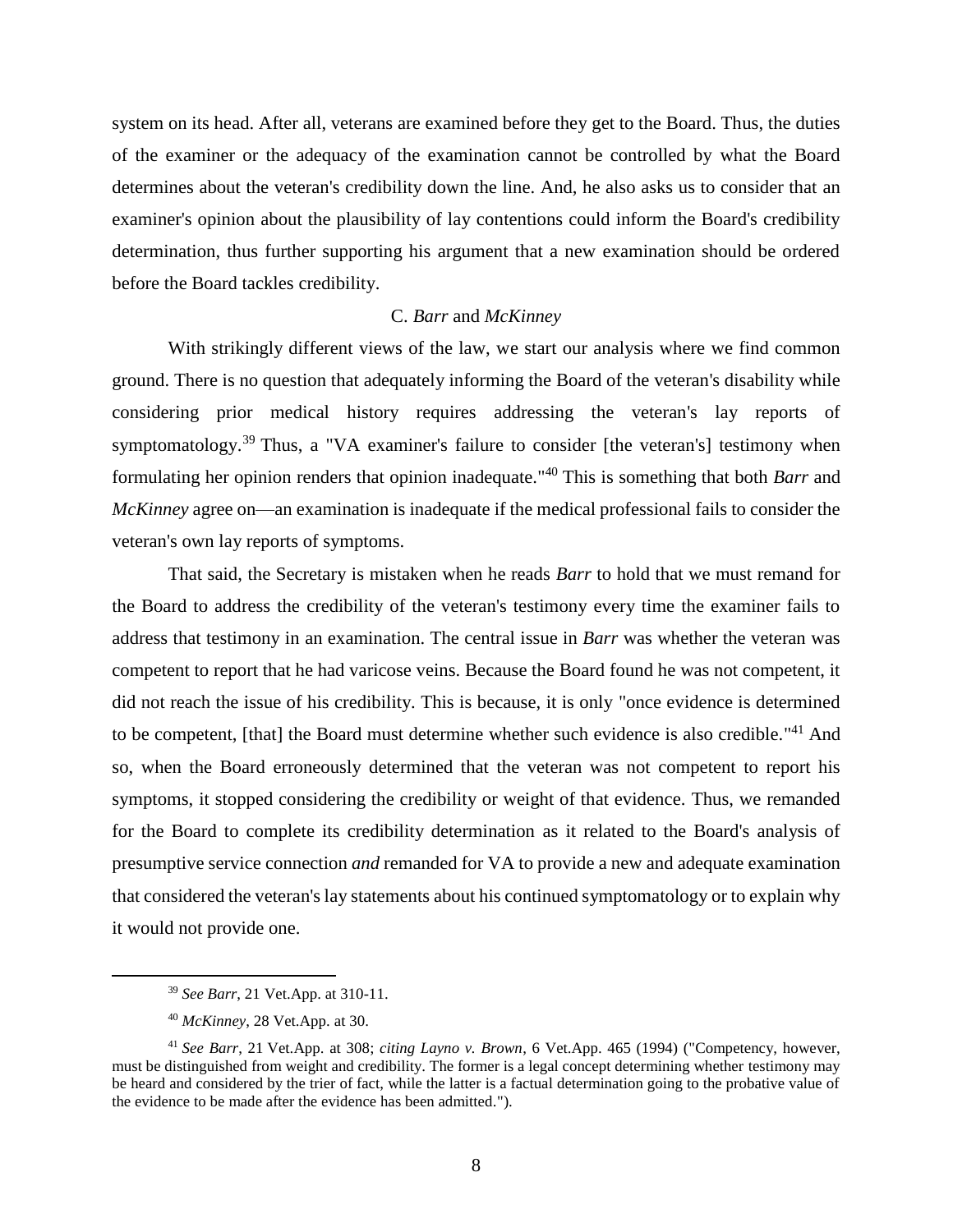By contrast, in *McKinney*, nothing stopped the Board from reaching credibility.<sup>42</sup> Thus, when we found that the examiner did not consider the veteran's reports of his hearing symptoms, we ordered a new examination.<sup>43</sup> There was nothing for the Board to do about the veteran's reports.

The Secretary argues that the only prejudicial error in that part of *McKinney* was that the Board relied on an opinion where the examiner failed to explain why she could not offer a definitive nexus opinion. However, this argument does not hold up with what we said in *McKinney*.

Indeed, we discussed both the examiner's failure to explain why she could not give her opinion without resorting to mere speculation and, cited *Barr* and other relevant case law, to conclude that "the VA examiner's failure to consider Mr. McKinney's testimony when formulating her opinion renders that opinion inadequate." <sup>44</sup> In the end, we concluded that "because the examiner did not provide a clear rationale for her opinion *or consider relevant evidence in formulating her opinion*, the Court holds that the Board erred in relying on that opinion to deny Mr. McKinney's claim."<sup>45</sup>

Thus, it is simply not true that *McKinney* led to a new opinion *only* because of a lack of rationale.<sup>46</sup> Instead, either reason—lack of rationale or failure to consider relevant evidence supported a new medical opinion. And so, we read *Barr* and *McKinney* to say that an examiner must address the veteran's relevant statements and, if the examiner fails to address the veteran's reports of his or her medical history and the Board is silent about the credibility of the veteran's lay statements, the Court will order a new examination absent an indication that the Board did not reach credibility. This means that when we review a Board decision reliant on a medical opinion that does not address the veteran's own reports of symptoms, we will order a new examination if the Board never impugned the veteran's credibility.

This dovetails with our musculoskeletal rating precedent. For example, in *Sharp v. Shulkin* we ordered a new examination based on the examiner's failure to adequately elicit evidence about the frequency, severity, duration, or functional loss manifestation of the veteran's flare-ups. We explained that "case law and VA guidelines anticipate that examiners will offer flare opinions

- <sup>43</sup> *Id*. at 30-31.
- <sup>44</sup> *Id.*

 $\overline{a}$ 

<sup>46</sup> *Id.*

<sup>42</sup> 28 Vet.App. at 31, n.14.

<sup>45</sup> *Id.* (emphasis added).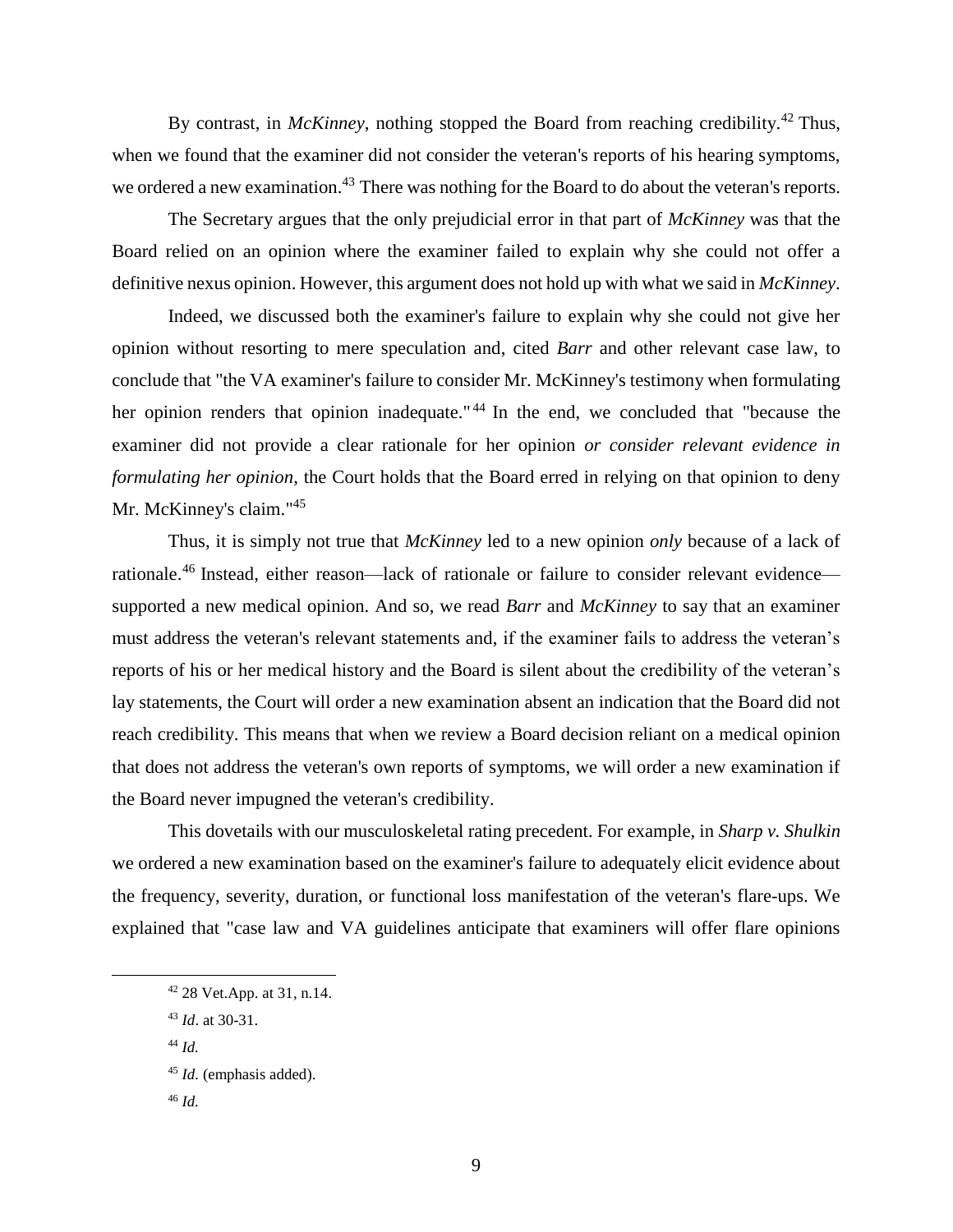based on estimates derived from information procured from relevant sources, *including the lay statements of veterans*." <sup>47</sup> We then sent the matter back for a new examination addressing the veteran's reports of his flare-ups. In so doing, we had no concern on whether the Board first found the veteran's assertion of flare-ups credible. Instead, we ordered a new exam that addressed the veteran's testimony.<sup>48</sup>

We see no reason to differentiate service-connection cases from musculoskeletal evaluation case law when it comes to the requirement that medical opinions address lay evidence to adequately inform the Board about the veteran's disability.<sup>49</sup> What's more, we see no reason to accept the Secretary's invitation to throw lay statements into their own, least favored category. As it stands, examiners are generally required to address relevant medical or service records without a prior credibility determination by the factfinder.<sup>50</sup>

If we accepted the Secretary's argument, an examiner would be required to address lay statements only once a factfinder found those statements credible. This would make lay evidence different from any other evidence that a medical examiner must address. It would also flip the process on its head—examinations are normally given before credibility is decided—and the Secretary's proposal would lead to pointless remands before a veteran would have an adequate examination. We also agree with Mr. Miller that the Board's credibility determination can benefit from information obtained in a medical opinion.

i. Role of Exams in Credibility Determinations

Although it is the Board that must make a credibility determination, something it may not outsource to a medical examiner, we have held that the Board should consider whether a favorable medical opinion corroborates the veteran's assertions of an in-service injury.<sup>51</sup> Thus we have recognized that medical evidence may play a role in the Board's evaluation of credibility.

For instance, in *Kahana v. Shinseki* we held that the Board improperly made its own medical determination when it determined that the veteran's ACL injury would have required

<sup>47</sup> 29 Vet.App. 26, 35 (2017).

<sup>48</sup> *Id*.

<sup>49</sup> *D'Aries*, 22 Vet.App. at 104.

<sup>50</sup> *See Monzingo*, 26 Vet.App. at 105; *see also Stefl v. Nicholson*, 21 Vet.App. 120, 124 (2007) (discussing how a medical opinion must address the relevant facts and medical science and the factors to consider in assigning the opinion probative value).

<sup>51</sup> *Washington v. Nicholson*, 19 Vet.App. 362, 369 (2005).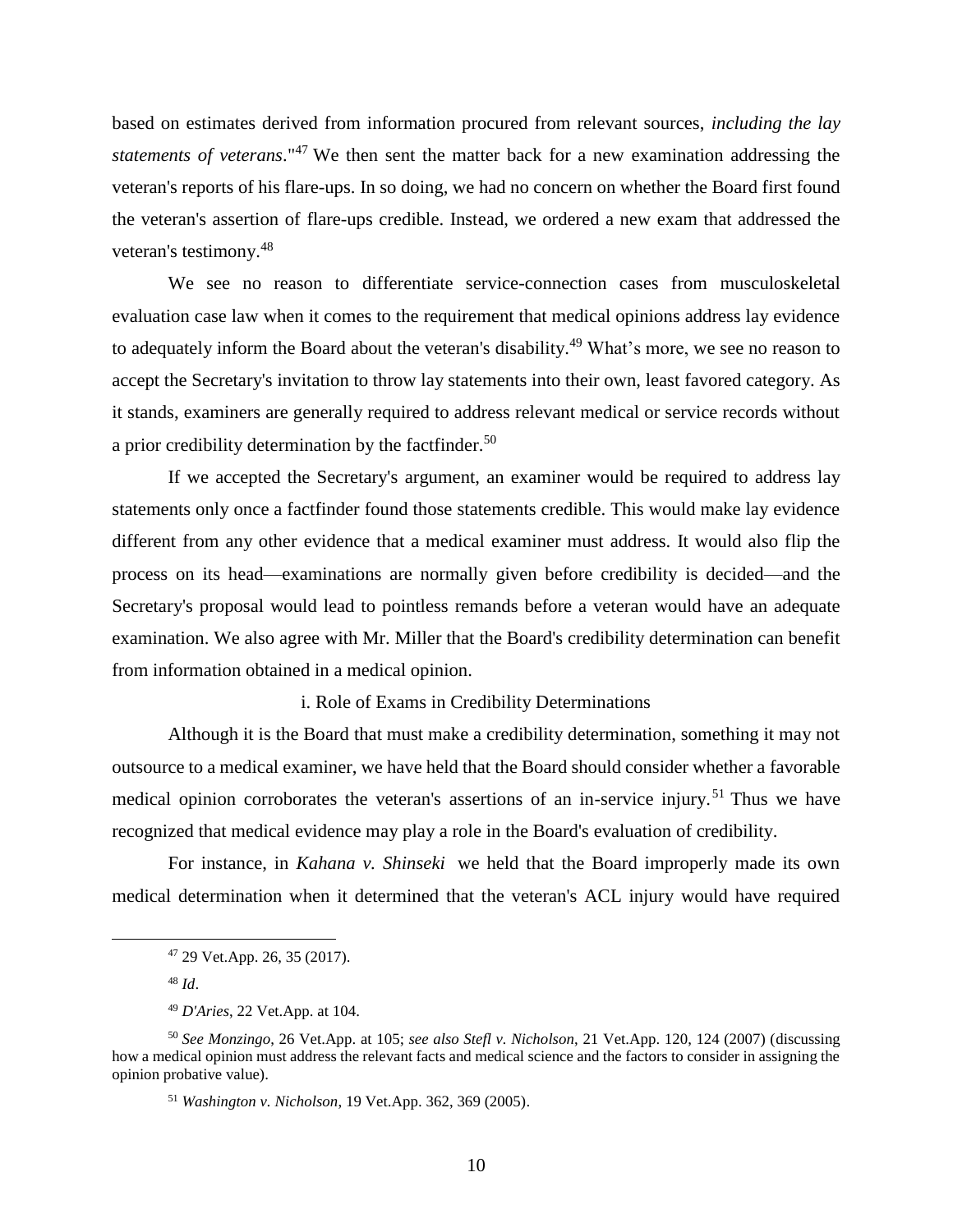treatment in service.<sup>52</sup> We also held that the Board improperly drafted its questions for a medical exam about the veteran's knee by including its conclusion that there was no evidence of an inservice injury in the question for the examiner.<sup>53</sup> Even so, our opinion suggested questions to the Board that would have led to a medical opinion that could help the Board determine whether the veteran's reports were plausible.<sup>54</sup> We suggested the Board ask "whether there is any medical reason to accept or reject the proposition that had the appellant had a right knee injury in service, such injury could have [led] to his current condition" or "what types of symptoms would have been caused by the type of ACL injury at issue."<sup>55</sup> Thus, we laid out specific examples of how a medical examination could inform the Board's credibility analysis.

What is more, Judge Lance offered an even more in-depth look at how medical opinions can inform credibility findings in his *Kahana* concurrence. <sup>56</sup> He explained how the Board might benefit from a medical opinion in making credibility determinations. He observed that, when considering the veteran's assertions against the lack of corroborating evidence within service treatment records, "the Board may reasonably conclude that a compound fracture of a bone would have been observed and recorded, but would require medical evidence to determine whether a particular type of cancer would have manifested observable symptoms in service that likely would have been reported and recorded."<sup>57</sup> Indeed, "a medical opinion may help resolve certain kinds of disputed issues of fact, such as whether a particular injury occurred in service or the precise nature of an intervening injury after service."<sup>58</sup>

These examples reveal the useful role that a medical examiner can play in helping the Board evaluate the credibility of the veteran's reports. The examiner can better inform the Board's understanding of the medical feasibility of the veteran's lay statements. If an examiner explains that the veteran's assertions are generally inconsistent with medical knowledge or implausible, the Board can weigh that when addressing the veteran's credibility. Or an examiner may explain that

<sup>52</sup> 24 Vet.App. 428, 435 (2011).

- <sup>53</sup> *Id.* at 436.
- <sup>54</sup> *Id.* at 437.
- <sup>55</sup> *Id*.

- <sup>56</sup> *Id.* at 440 (Lance, J., concurring).
- <sup>57</sup> *Id*.

<sup>58</sup> *Id.* at 442.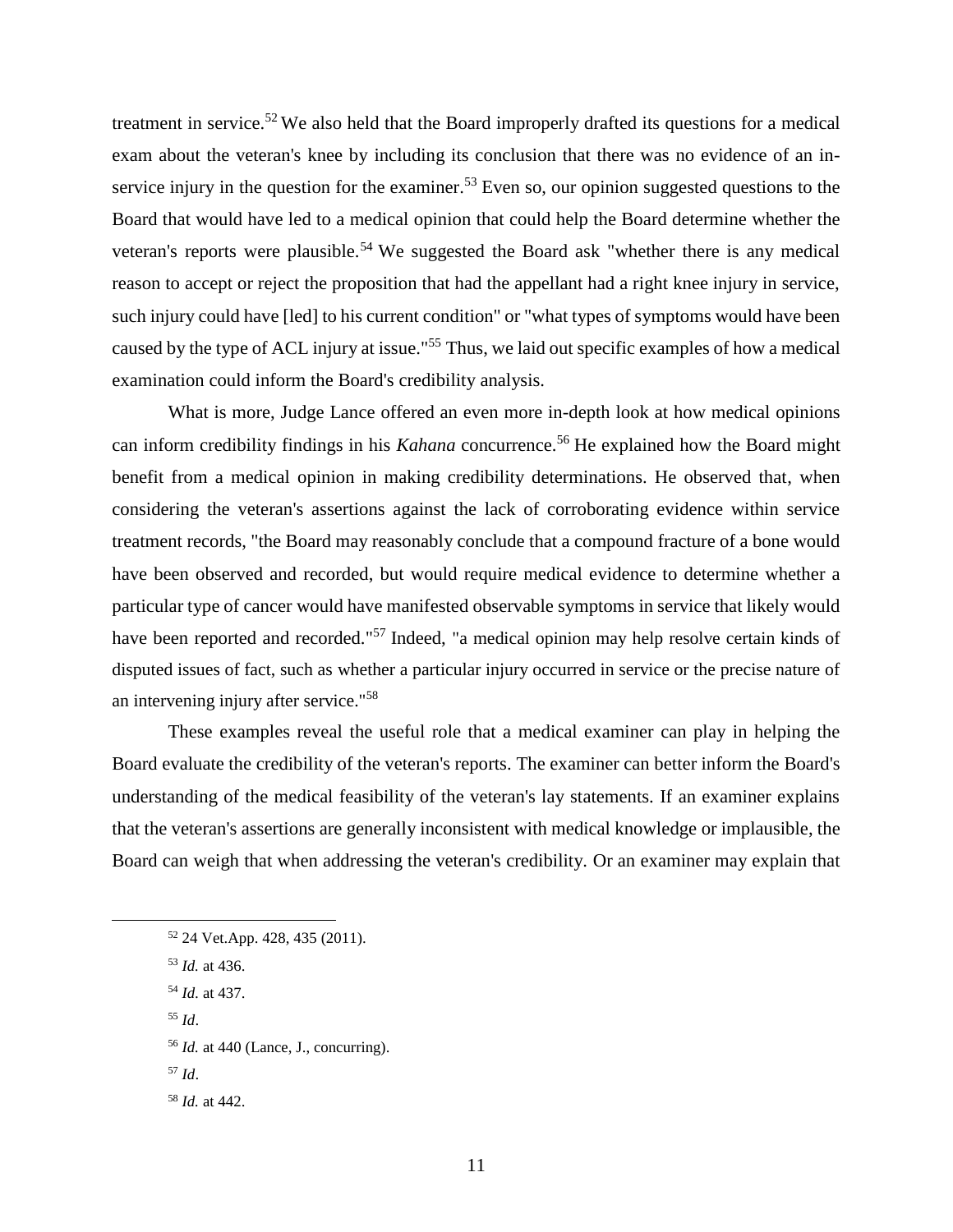the veteran's reports about symptoms or an in-service injury align with how the disease or disability is known to develop. Any way you look at it, the Board may benefit from this information in makings its credibility determinations.<sup>59</sup>

Thus, the examiner's obligation to address lay evidence cannot depend on a future finding of credibility. The examiner must address the veteran's lay statements to provide the Board with an adequate medical opinion. $60$  And absent an indication that the Board found that lay evidence not credible, or had a reason not to address its credibility—such as in *Barr* where it found the veteran not competent to report the symptoms—we will conclude that the Board found the lay evidence credible and order a new examination that addresses this evidence. This does not involve impermissible fact-finding but is consistent with our long practice of reviewing implicit factual determinations. We should not remand a matter because the Board failed to expressly find every piece of evidence credible or explain how it stacked up with the rest of the file.

#### ii. Our Review of Implicit Fact-Finding

After all, there "is a presumption that VA considered all of the evidence of record."<sup>61</sup> And "[t]he fact that [evidence] was not specifically mentioned in the Board's decision . . . is insufficient to overcome this presumption."  $62$  Thus, the Board does not have to discuss all the evidence, but it must discuss the *relevant* evidence.<sup>63</sup> And in so doing, it must provide an explanation "for its rejection of any material evidence favorable to the claimant."<sup>64</sup> We note that the Secretary does not ask us to overrule our own precedent nor, even more implausibly, ignore the Federal Circuit. Thus, absent some indication to the contrary, we will continue to presume that the Board reviewed the lay evidence in the record. And this means that, if credibility of some evidence was a relevant issue for the Board, we would expect some discussion on the matter.

Put another way, when the record includes the veteran's lay reports, which the Board did not find to be not credible, we may ordinarily conclude that it made an implicit credibility determination. If something as fundamental as the veteran's credibility were an issue, we would

<sup>59</sup> *Id*.; *see also Washington*, 19 Vet.App. at 369.

<sup>60</sup> *See Barr*, 21 Vet.App. at 310-11; *see also McKinney*, 28 Vet.App. at 30.

<sup>61</sup> *Newhouse v. Nicholson*, 497 F.3d 1298, 1302 (Fed. Cir. 2007).

<sup>62</sup> *Id*.

<sup>63</sup> *See Robinson v. Peake*, 21 Vet.App. 545, 552 (2008), *aff'd sub nom*. *Robinson v. Shinseki,* 557 F.3d 1355 (Fed. Cir. 2009).

<sup>64</sup> *Thompson v. Gober*, 14 Vet.App. 187, 188 (2000).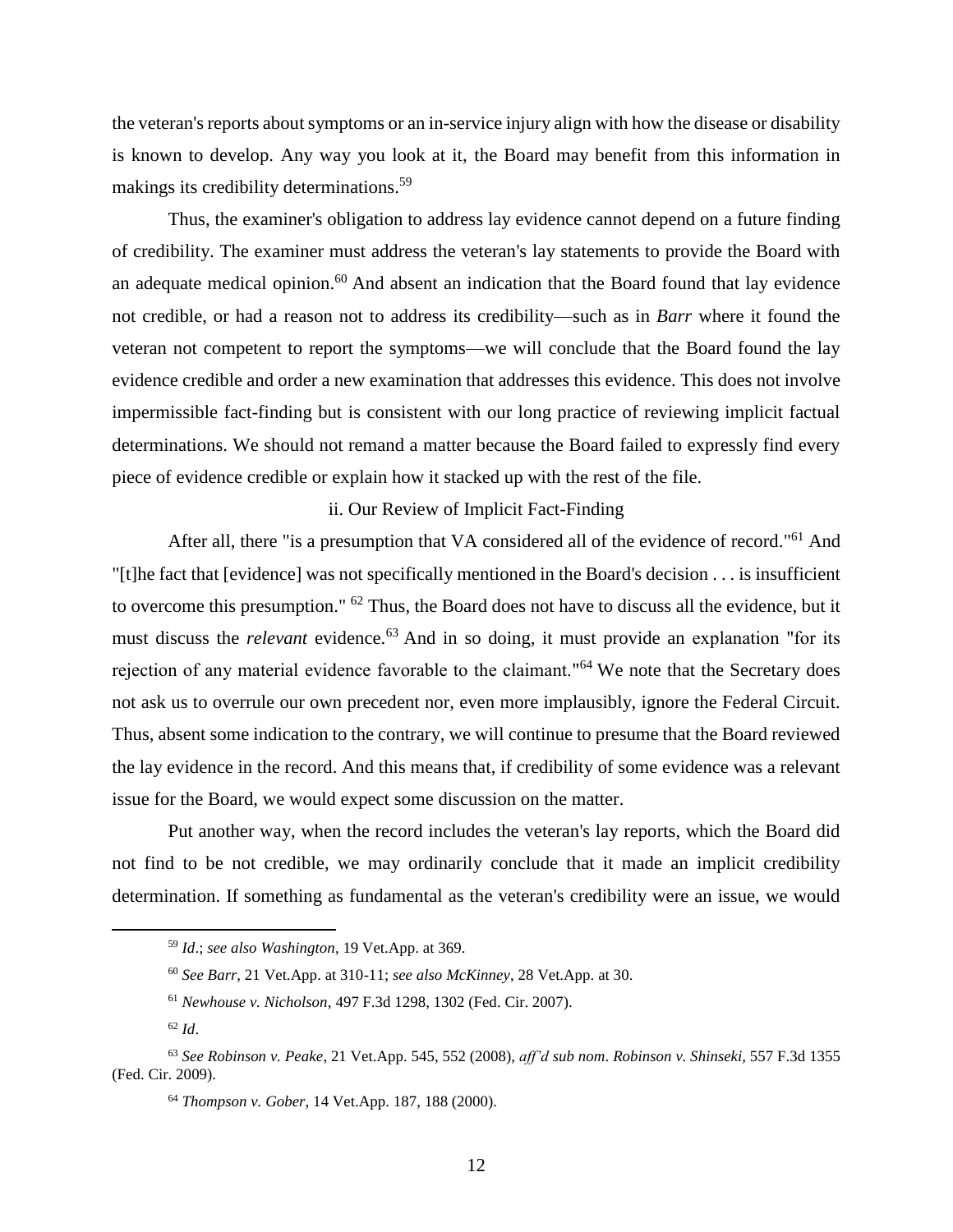expect the Board to say something. And because a determination about credibility is a finding of fact, we should treat it like other findings of fact. <sup>65</sup>

For example, in *McClain v. Nicholson*, <sup>66</sup> we read the Board's statements about medical examinations and major depressive disorder to constitute an implicit finding that the veteran suffered from a disorder due in part to service, although the disorder had resolved before adjudication of the claim.<sup>67</sup> We thus held that we would not overturn this favorable determination, but remanded the matter "[b]ecause the Board implicitly found that Mr. McClain had depression at some point during the processing of his claim." 68

And we've had no problems reviewing other implicit factual determinations by the Board.<sup>69</sup> In fact, VA can implicitly deny entire claims under the "implicit denial rule." This rule "'provides that, in certain circumstances, a claim for benefits will be deemed to have been denied, and thus finally adjudicated, even if the [VA] did not expressly address that claim in its decision."<sup>70</sup> If VA, including the Board, can deny whole claims without expressly saying so, and this Court has reviewed implicit fact-finding and denials, why make an exception now?<sup>71</sup> It can't be that we make a special rule for implicit credibility determinations only to make denials easier for the Secretary. Thus, we see no reason to treat credibility any differently.

When the Board has made its decision without finding that the veteran is not competent to report symptoms and nothing suggests that the Board failed to review the evidence at issue, we

 $\overline{a}$ 

<sup>70</sup> *Cogburn v. McDonald*, 809 F.3d 1232, 1235 (Fed. Cir. 2016), *quoting Adams v. Shinseki*, 568 F.3d 956, 961 (Fed. Cir. 2009).

 $71$  The Secretary agrees that we may review the Board's implicit findings of fact, but he asks that we not do so here. *See Miller v. Wilkie*, U.S. Vet.App. No. 18-2796 (November 15, 2019: Secretary's Notice of Supplemental Authorities).

<sup>65</sup> *See Hickson v. Shinseki*, 23 Vet.App. 394, 405 (2010).

<sup>66</sup> 21 Vet.App. 319, 322 (2007).

<sup>67</sup> *Id*.

<sup>68</sup> *Id*. at 323. *Citing Stankevich v. Nicholson*, 19 Vet.App. 470, 472 (2006) (reviewing Board's implicit findings of fact).

<sup>69</sup> *See Mitchell v. Shinseki,* 25 Vet.App. 32, 43 (2011) ("[T]the Court finds that the Board's implicit finding that the October 2006 medical opinion was adequate for rating purposes and its finding that duty to assist was satisfied are clearly erroneous."); *Lineberger v. Brown*, 5 Vet.App. 367, 370 (1993) ("conclud[ing] that the [Board's] implicit and explicit findings, that appellant neither has lost the use of two extremities nor is bilaterally blind, are plausible and, therefore, are not clearly erroneous")*; Cook v. Brown*, 4 Vet.App. 231, 238 (1993) (reviewing the Board's "implicit" factual determination that the interval between characteristic manifestations of an ulcer constituted an "unreasonable time lapse" for clear error); *Ashmore v. Derwinski,* 1 Vet.App. 580, 583 (1991) ("Based on this listing of supportive clinical findings, the Court cannot say that the [Board]'s implicit determination that Ashmore was not 'severely' disfigured is clearly erroneous.").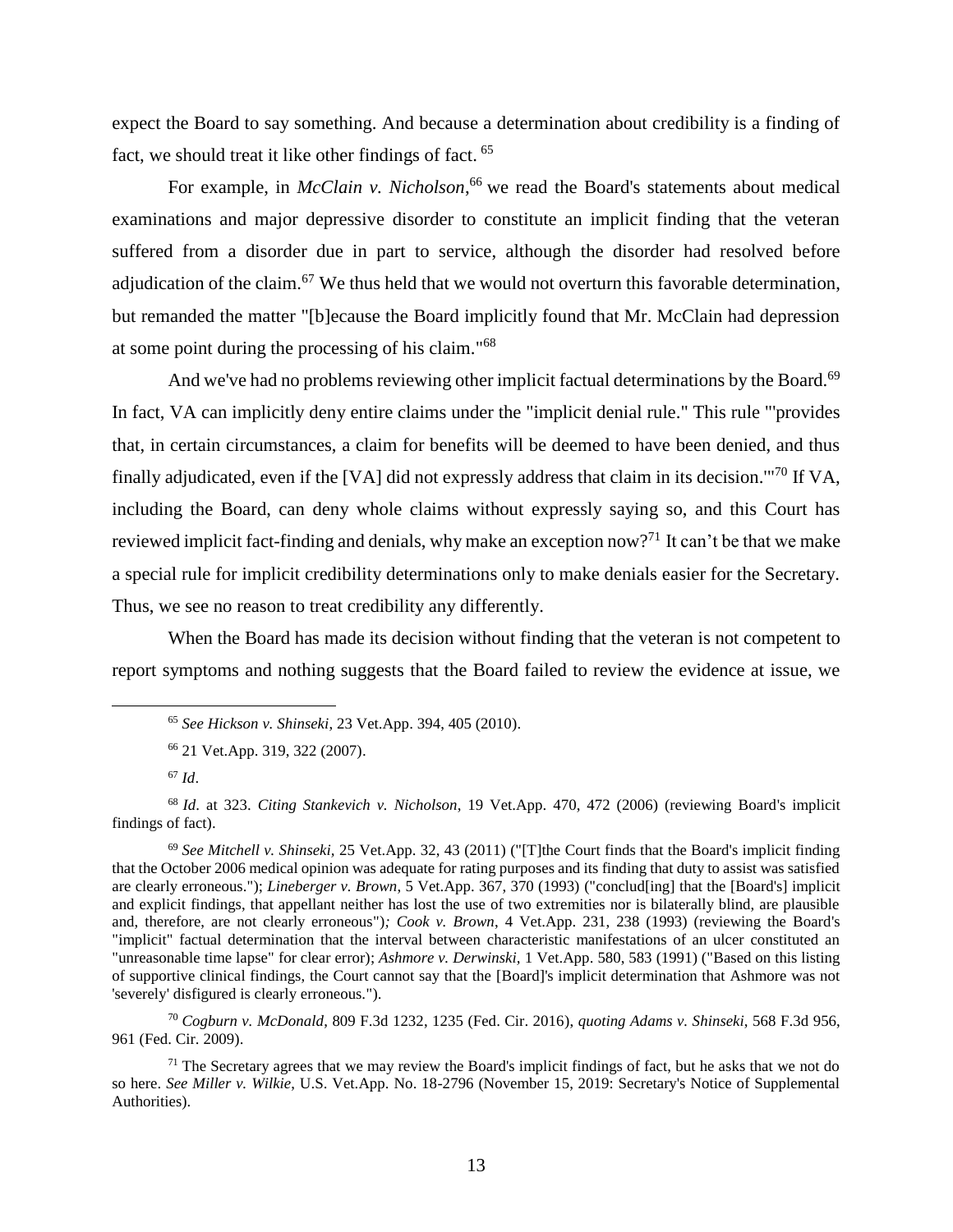may reasonably conclude that it implicitly found the veteran credible. This is particularly true when, as here, the Board acknowledges the lay evidence and finds the veteran competent to offer that evidence. At that point, we must surely expect the Board to say something if it sees something wrong with the veteran's credibility. And this helps explain why *McKinney* is the proper rule much of the time and why the proper remedy is to order a new examination where a VA medical examiner fails to address the veteran's statements about medical history and the Board does not address the credibility of those statements.

In the end, we see no benefit to sending the case back to the Board to provide reasons or bases for a credibility determination based on the same record. It already reviewed this record once. It did not find an issue with the veteran's credibility. Although "[t]he Board is required to provide a written statement of the reasons or bases for its findings and conclusions on all material issues of fact and law presented in the record,"<sup>72</sup> the Board plainly did not find credibility to be a material issue.

What is more, the Board's "statement must be adequate to enable a claimant to understand the precise basis for the Board's decision, as well as to facilitate review in this Court."<sup>73</sup> And, where the Board has not found the veteran to not be credible or otherwise called credibility into question, neither our review nor the veteran's understanding is generally frustrated when it comes to credibility. If anything, it would be confusing for the Board to go over the exact same record yet, suddenly, with no new evidence, divine a reason to question the veteran's credibility. Thus, we hold that where the examiner failed to address the veteran's lay evidence and the Board fails to find the veteran not credible or not competent to offer that lay evidence, the proper remedy is for VA to obtain a new examination.

#### D. Application to Mr. Miller

With this clarified, we turn to Mr. Miller's case. There is no question that the March 2017 examinations are inadequate because the examiners failed to consider the veteran's lay statements. Thus, the Board's determination that the duty to assist was met was clearly erroneous. And now that we know that the proper remedy is for us to order that VA obtain a new examination, without

<sup>72</sup> *Allday v. Brown*, 7 Vet.App. 517, 527 (1995); *see* 38 U.S.C. § 7104(d)(1).

<sup>73</sup> *Allday*, 7 Vet.App. at 527.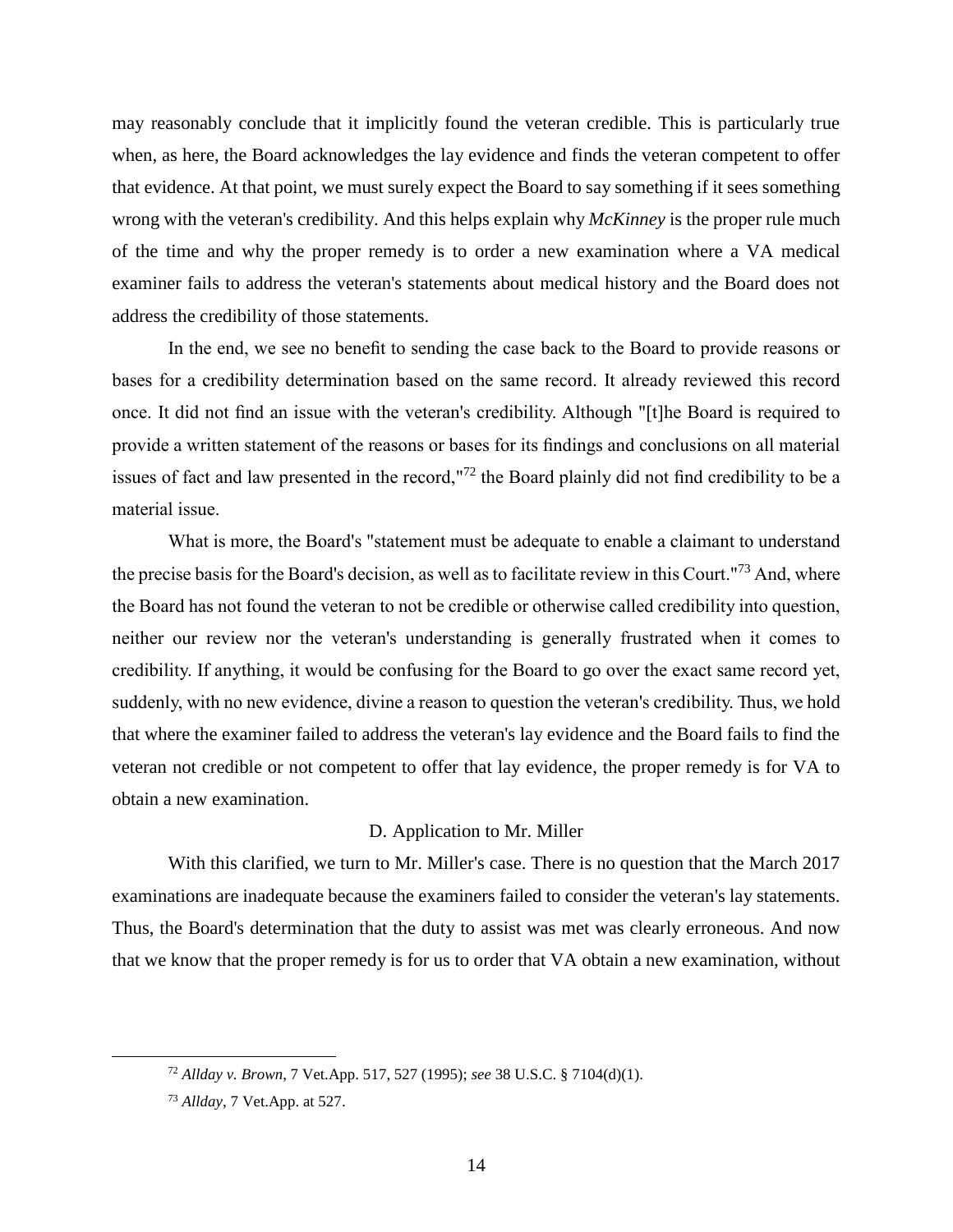a pause for the Board to talk about Mr. Miller's credibility, we will order VA to obtain new examinations.

At oral argument, counsel for Mr. Miller suggested that the Board on remand phrase its questions in the alternative. That is, Mr. Miller's counsel suggested that the Board ask the medical examiner to offer an opinion on nexus while accepting Mr. Miller's statements as true and then offer one while rejecting the veracity of Mr. Miller's reports. This proposal makes sense, as it would leave the Board with an opinion that it can use if other evidence causes the Board to find Mr. Miller not credible. After all, the Board may still find the veteran not credible. As we have elaborated on,<sup>74</sup> a medical opinion may inform the Board about credibility. This means that if the Board found facts underlying the medical opinion not credible, it could destroy its probative value.<sup>75</sup> At the same time, not every medical opinion that considers a fact later found not credible by the Board must lose all its probative value.

Our cases have held that, where the Board finds the facts supporting the examiner's conclusion not credible, the resulting medical opinion lacks probative value.<sup>76</sup> That said, if the opinion does not depend on the facts the Board later finds not credible, there should be no reason for the opinion to have lesser probative value. For example, if a medical doctor explained that none of a veteran's in-service injuries caused cancer, we see no reason why it would make the opinion less probative if the Board later found that one of the injuries never occurred. Still, we will leave it to the Board to craft its own questions. After all, it is VA that has expertise in developing these claims. <sup>77</sup> And so, we order that VA obtain new examinations for the veteran's foot and GI disabilities that adequately consider his lay assertions.

## E. Fatigue

We will also order a new examination addressing whether the veteran's fatigue should be considered a qualifying chronic disability under 38 U.S.C. § 1117. The Secretary concedes too much by offering that the Board failed to consider the veteran's statements about his fatigue and offering a remand for better reasons or bases. We do not perceive a reasons or bases error by the

<sup>74</sup> *See supra at* 10-11.

<sup>75</sup> *See Reonal v. Brown*, 5 Vet.App. 458, 460-61 (1993)*.*

<sup>76</sup> *Id.*; *see also Swann v. Brown,* 5 Vet.App. 229 (1993); *Wilson v. Derwinski*, 2 Vet.App. 614, 618 (1992).

<sup>77</sup> *Jarrell v. Nicholson*, 20 Vet.App. 326, 339 (2006) ("Courts should 'respect the congressional delegation of authority to agencies in the matters entrusted to them and should also respect their specialized expertise in deciding the matters before them.'") *quoting Kirkpatrick v. Nicholson*, 417 F.3d 1361, 1365 (Fed. Cir. 2005).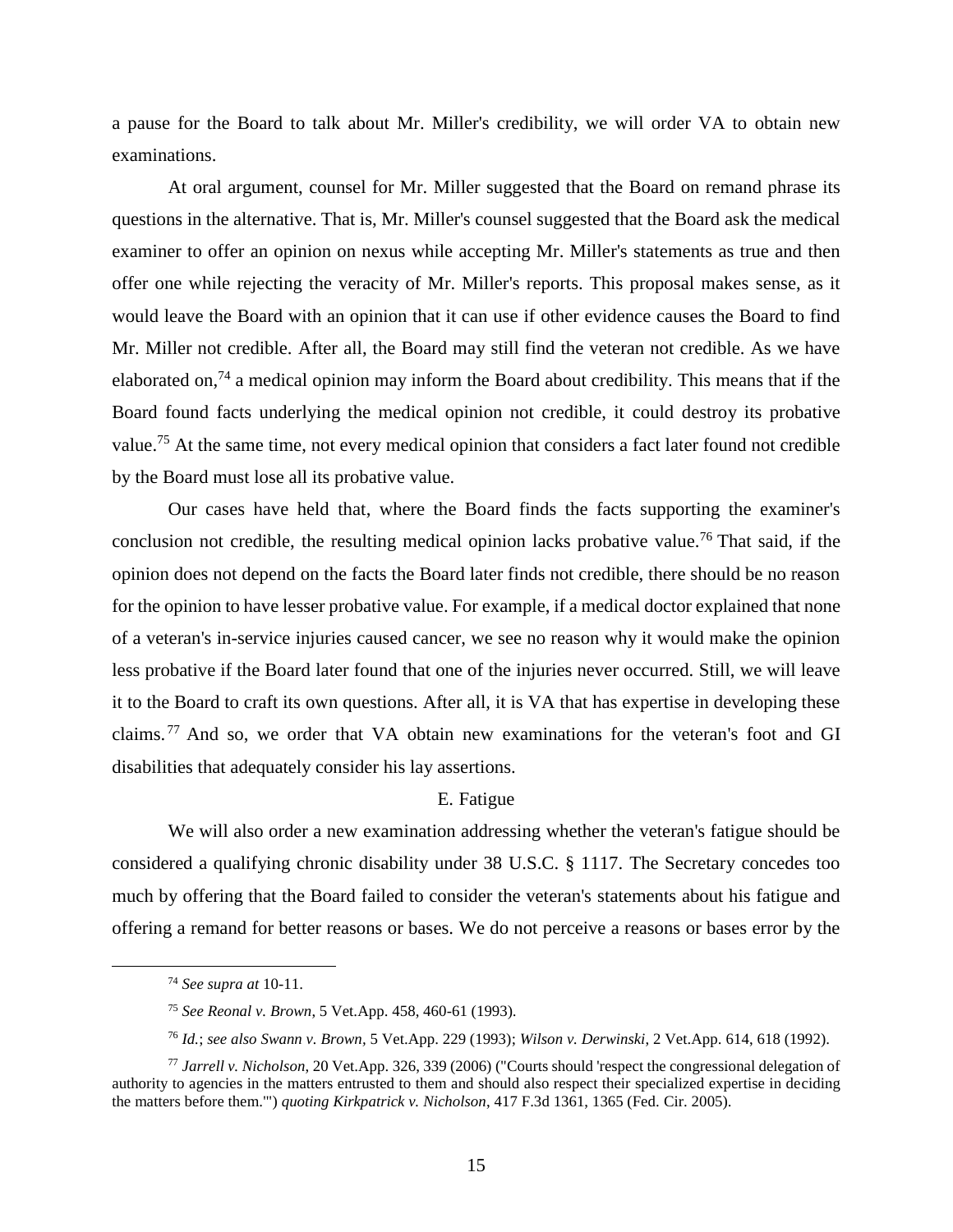Board matching the one pushed by the Secretary. Nor does Mr. Miller point us to any evidence that the Board ignored. Still, although we cannot identify any statements that VA failed to consider related to fatigue, we agree with Mr. Miller that his fatigue symptoms warrant development under the provisions covering Persian Gulf War veterans in section 1117. The Board likewise considered the veteran's claim under these provisions and the April 2012 examination was done using a form for Persian Gulf examinations.<sup>78</sup>

But, as Mr. Miller points out, since the April 2012 examination, we have clarified that when addressing whether a condition is a medically unexplained chronic multisymptom illness (MUCMI), "'pathophysiology' and 'etiology' are decisive factors in determining whether an illness is 'medically unexplained."<sup>79</sup> In filling out the 2012 examination, however, the examiner failed to answer whether both the etiology and pathophysiology of Mr. Miller's fatigue are known. Under *Stewart*, answers to these questions are required to provide an adequate examination and for VA to adequately consider whether the veteran's disability qualifies as chronic fatigue syndrome or a different MUCMI under section 1117*.* Thus, VA also must provide Mr. Miller with a new medical examination addressing his fatigue.

## F. No Broader Remedy

Because these claims are being remanded, the Court need not address Miller's additional arguments that would create no broader remedy than a remand.<sup>80</sup> In pursuing his claims on remand, the veteran will be free to submit additional argument and evidence on the remanded matters, and he has 90 days to do so from the date of the postremand notice VA provides.<sup>81</sup> The Board must consider any such evidence or argument submitted.<sup>82</sup>

<sup>78</sup> R. at 1434.

<sup>79</sup> *Stewart v. Wilkie,* 30 Vet.App. 383, 388 (2018).

<sup>80</sup> *See Mahl v. Principi*, 15 Vet.App. 37, 38 (2001) (per curiam order) ("[I]f the proper remedy is a remand, there is no need to analyze and discuss all the other claimed errors that would result in a remedy no broader than a remand.").

<sup>81</sup> *Kutscherousky v. West*, 12 Vet.App. 369, 372-73 (1999) (per curiam order); *see also Clark v. O'Rourke*, 30 Vet.App. 92, 97 (2018).

<sup>82</sup> *See Kay v. Principi*, 16 Vet.App. 529, 534 (2002); *see also Fletcher v. Derwinski*, 1 Vet.App. 394, 397 (1991) ("A remand is meant to entail a critical examination of the justification for the decision.").